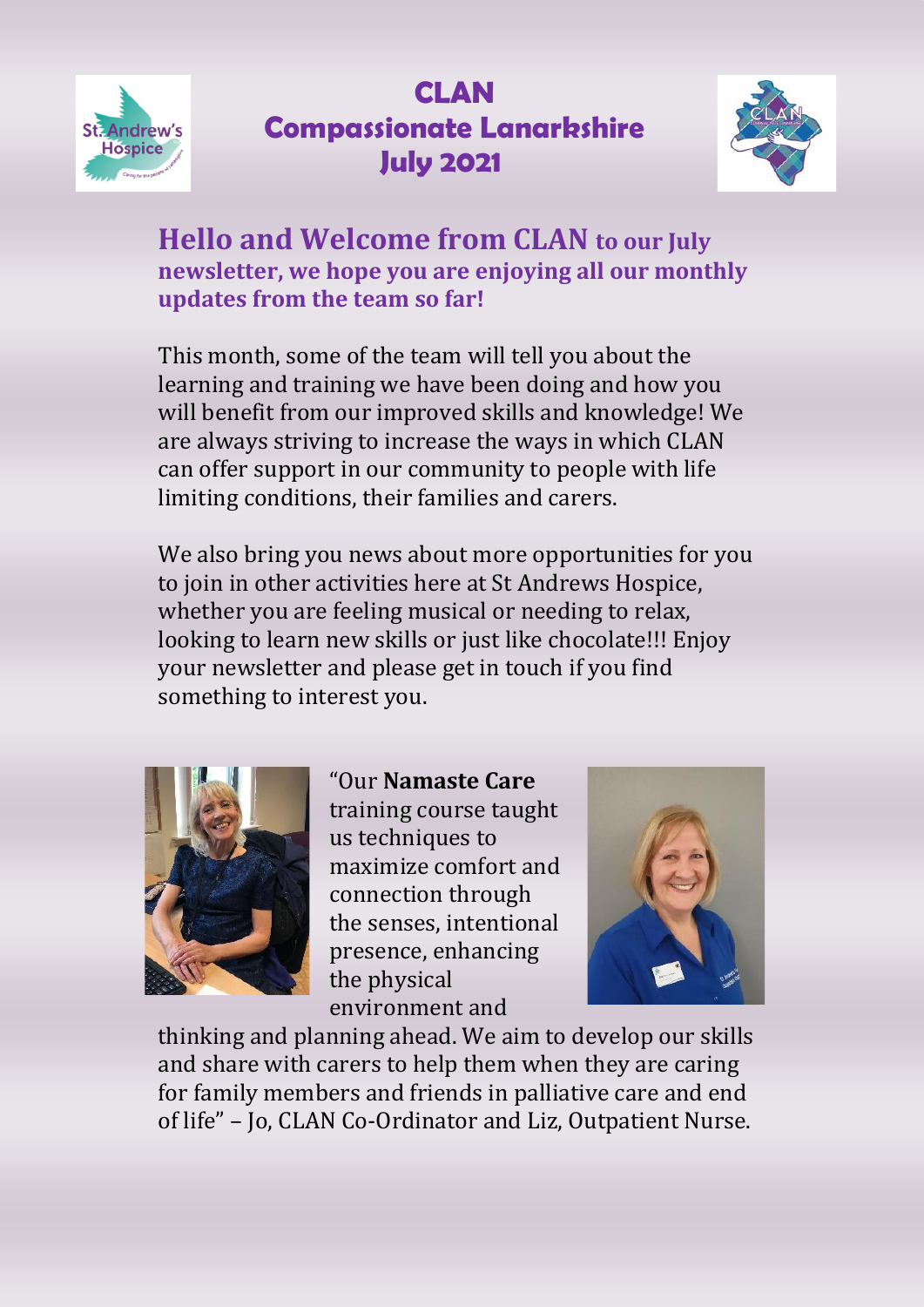





"Taking part in the **smoke-free role model** training has been invaluable in helping those who wish to stop smoking - knowing where to signpost you for the right help, support and advice can aid you in your smoking cessation journey." – Pauline, CLAN Support Worker.

"I successfully completed a **Digital Skills** course to become a Digital Champion. Completing the course allows me to engage with service users and carers to encourage them to stay connected through our digital resources, helping them to get online. This will allow our services users to connect with friends and family, enjoy their hobbies and interests thus reducing social isolation and loneliness." - Sharon, CLAN Support Worker.





"I recently completed the **wellbeing star** training at St. Andrews Hospice. Using the wellbeing star with support from the team at CLAN will help you to identify outcomes, plan your next steps and achieve your goals." - Gemma, CLAN Support Worker.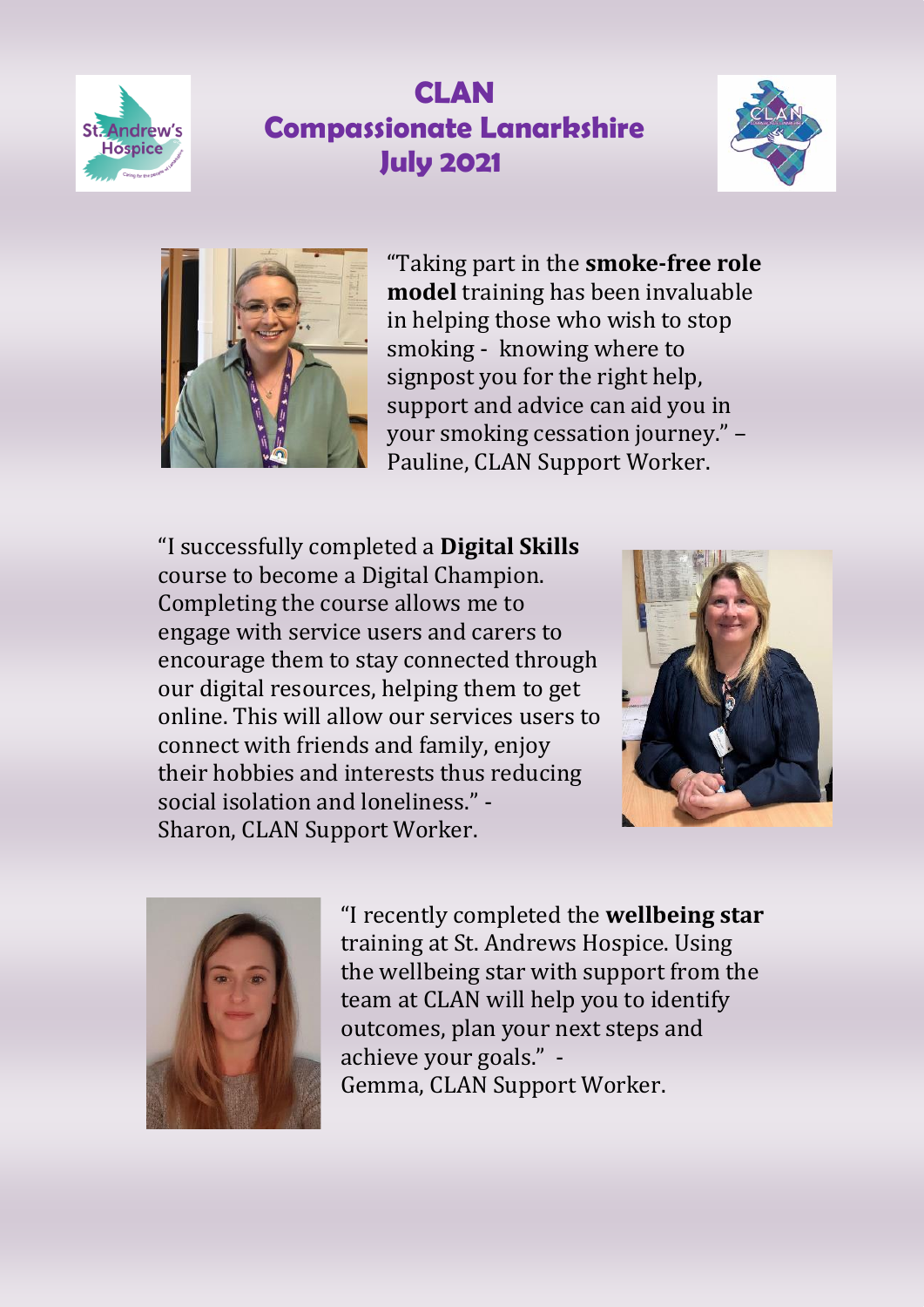



#### **New! Singing for Health Online Group**



Singing for Health is a new weekly online singing group, led by Music Therapist Jenny Hutton. The group is open to adults who may have life-long or life debilitating illnesses or

conditions that cause breathing difficulties such as COPD, asthma or conditions that affect speech such as Parkinsons.

Singing can benefit your health by:-Improving breath control - Improving posture -Developing the strength of your voice -



Providing a social experience to connect with others, have fun and relax -Increasing confidence through learning a new skill.

The group is open to adults of all abilities; no prior singing experience is necessary. The group will run every Monday on Zoom from 10am to 10:40am.

If you would like to join our Singing for Health group, please send your e-mail address to: **jenny.hutton@nordoff-robbins.org.uk**  A Zoom link will be sent to you to join the next session.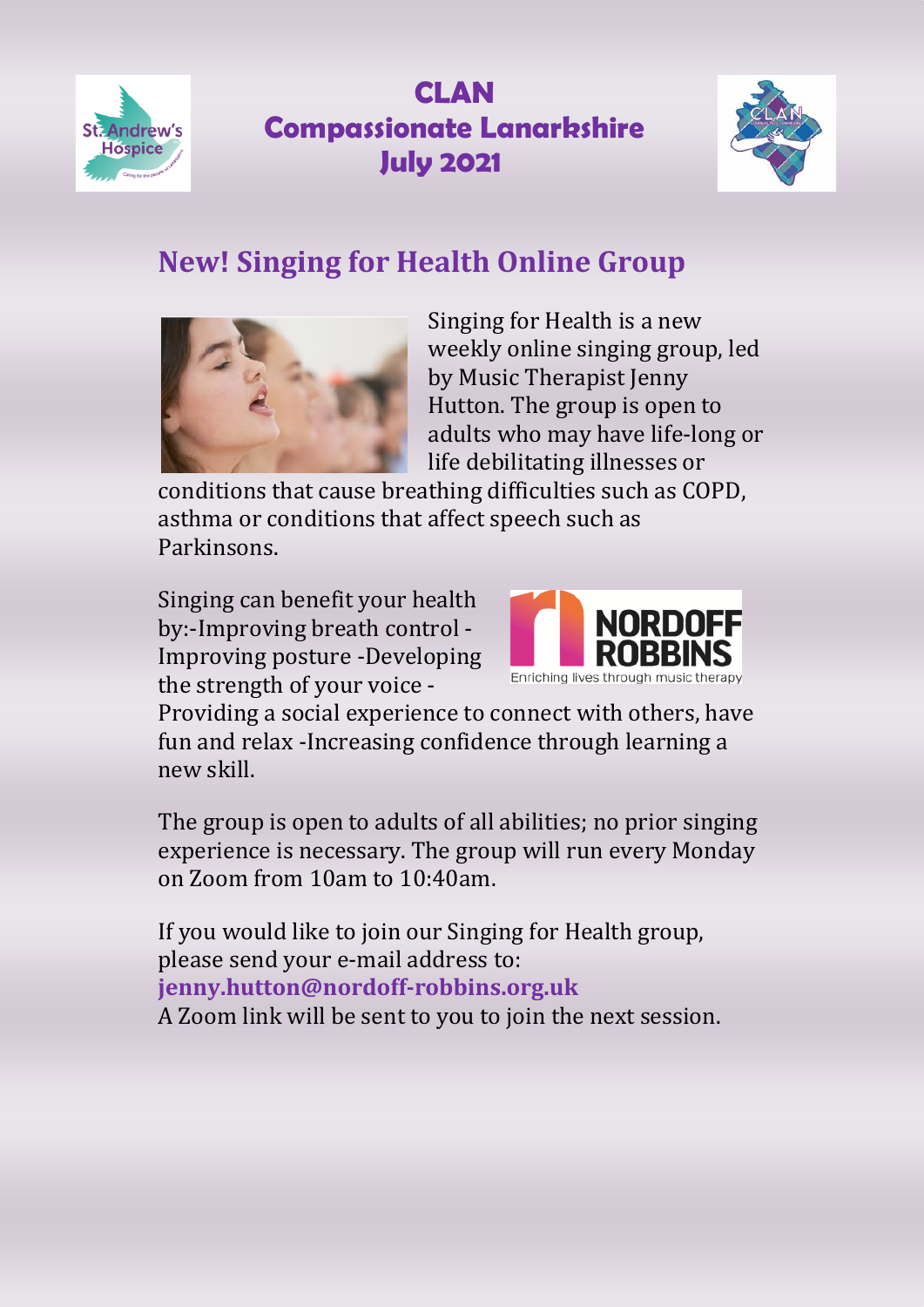



#### **Relaxation Sessions**



Unwind, reduce stress and feel calm with our online CLAN relaxation sessions on Zoom using relaxation techniques, guided visualisation and soothing music. For further information or if you would like to participate, please contact Pauline on 01236722004 or complete a CLAN enquiry

form on our hospice website here https://www.standrews-hospice.com/patients-andfamilies/compassionate-lanarkshire/

## **Mindfulness Resources**

We have a range of mindfulness resources for you, including activity books, colouring books, audio books and many more!



## **Hand Massage Tutorials for Carers**



Are you a carer? Would you like to learn hand massage? In partnership with Lanarkshire Carers, we are running online Zoom hand massage workshops in daytime, evening and

weekend sessions. We still have places available for Friday 16th July at 6pm. Please contact 01236 772004 for more information or you can email [gemma.russell@standrews.scot.nhs.uk.](mailto:gemma.russell@standrews.scot.nhs.uk)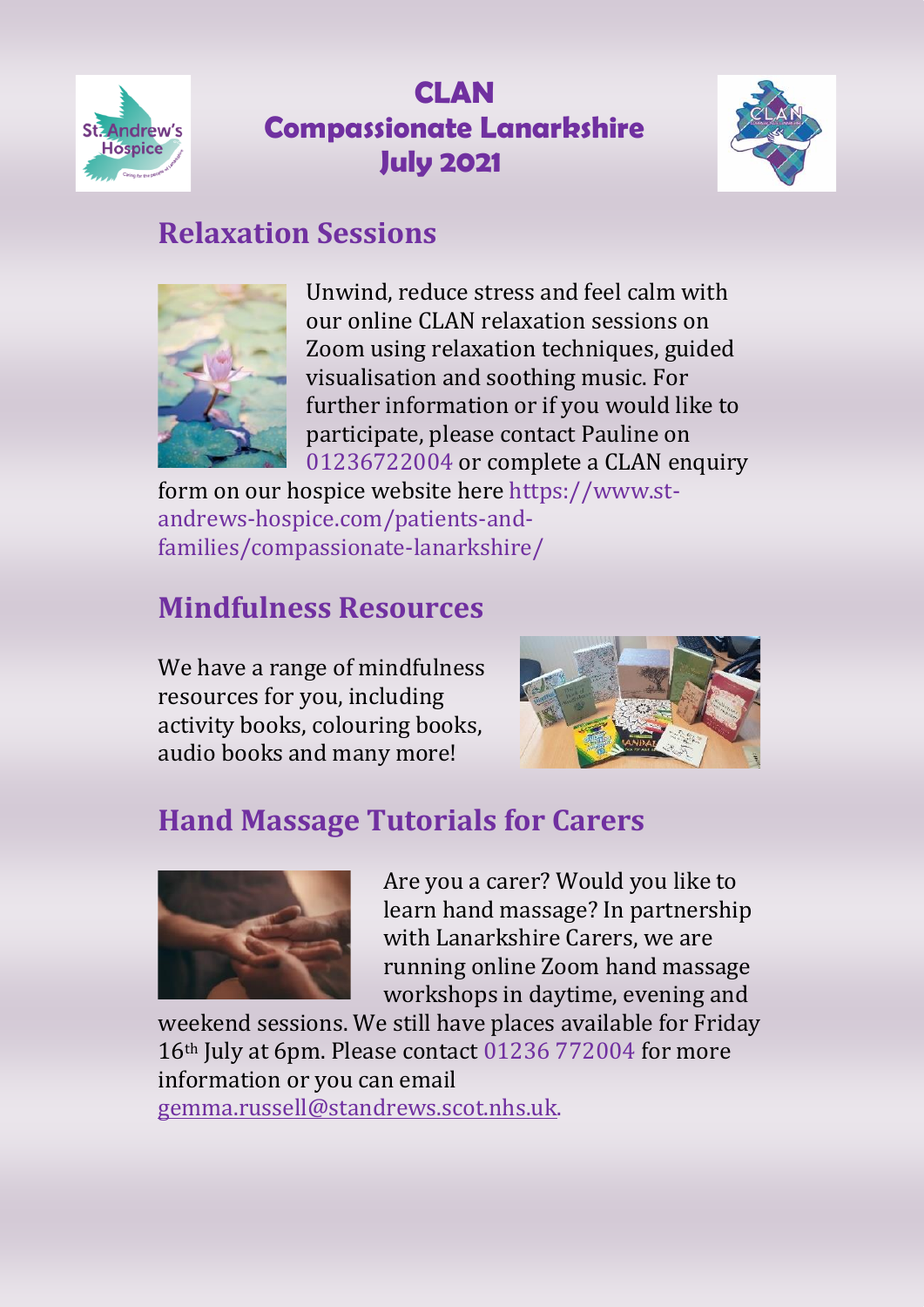



# **Befriending**

#### **CLAN Befrienders – Another way to reach out and stay connected!**

Would you like to have a befriender? We will help you identify if you



would benefit from regular support from a befriender and match you with one of our volunteers that we think would best suit. Their role is to provide friendship, companionship, support and a listening ear over the telephone or virtually over Zoom, Skype, WhatsApp or Facetime. Home visits are still to resume for our befrienders, but you can now meet up in a café whilst adhering to the guidelines.

# **Could you be a CLAN Befriender?**

Befriending makes such a huge difference in communities and in people's lives. We are looking to recruit more volunteer befrienders, including **more male volunteers**, to provide companionship and a listening ear to those living with a life-limiting illness across Lanarkshire, particularly in the following areas: Carluke, Lanark, Biggar and Clydesdale areas; and Moodiesburn, Chryston and Stepps. If befriending is something that is of interest to you or someone you know please get in touch with Jo McIntyre on 01236 772004.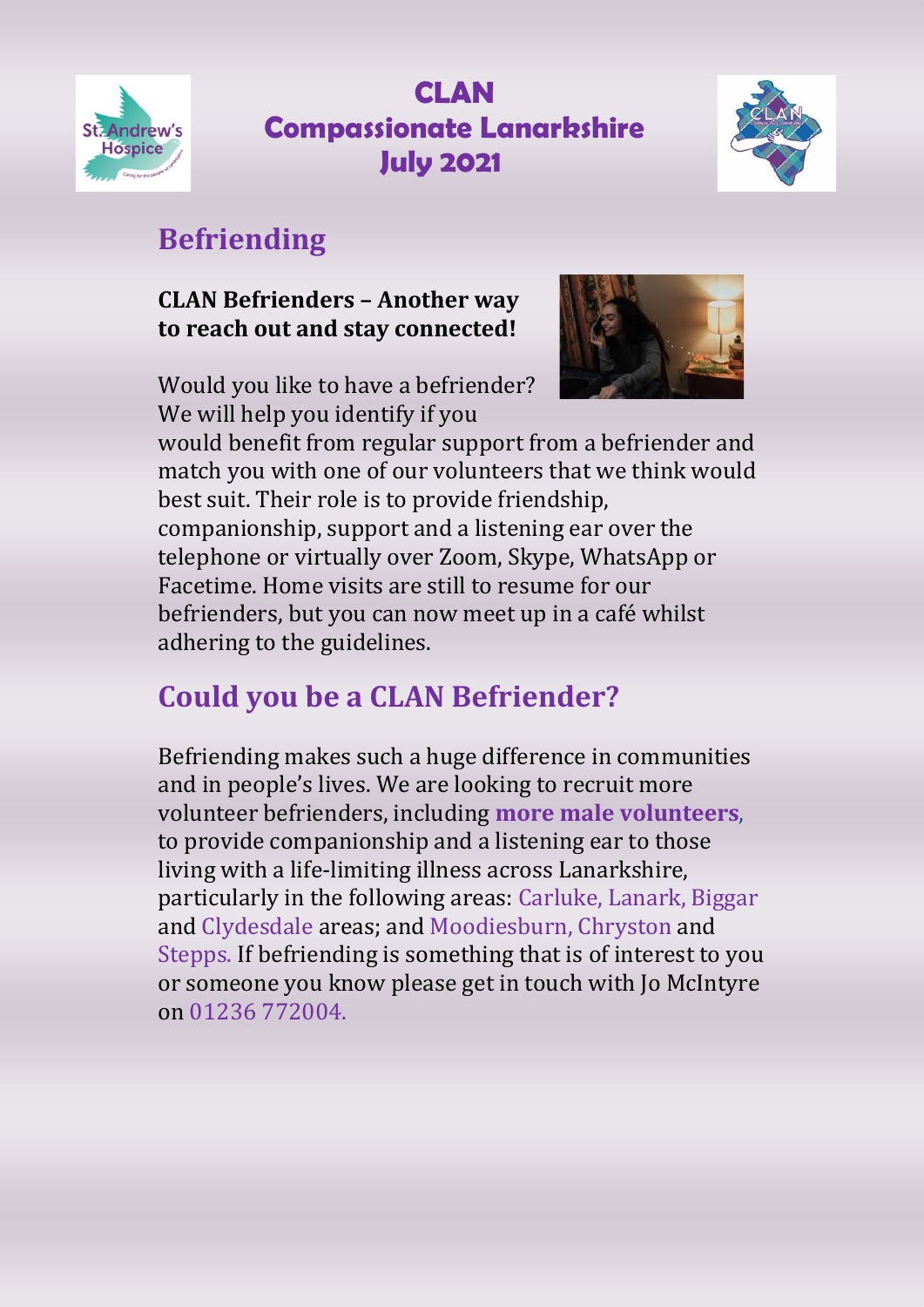



#### **Carers Week Event Last Month**



What a lovely day everyone had on 9th June to celebrate Carers Week and What Matters to you Day!



Here are just some of the photos from the day along with quotes as to what matters to you!



"Contact with family"

"More freedom"

"Support of friends"

"Health, music, community, hygiene, love and peace"

"Isn't it great that we have the hospice to help and we appreciate this, and all the wonderful programs they put on for us"





"It matters we open our eyes in the morning – thank the Lord"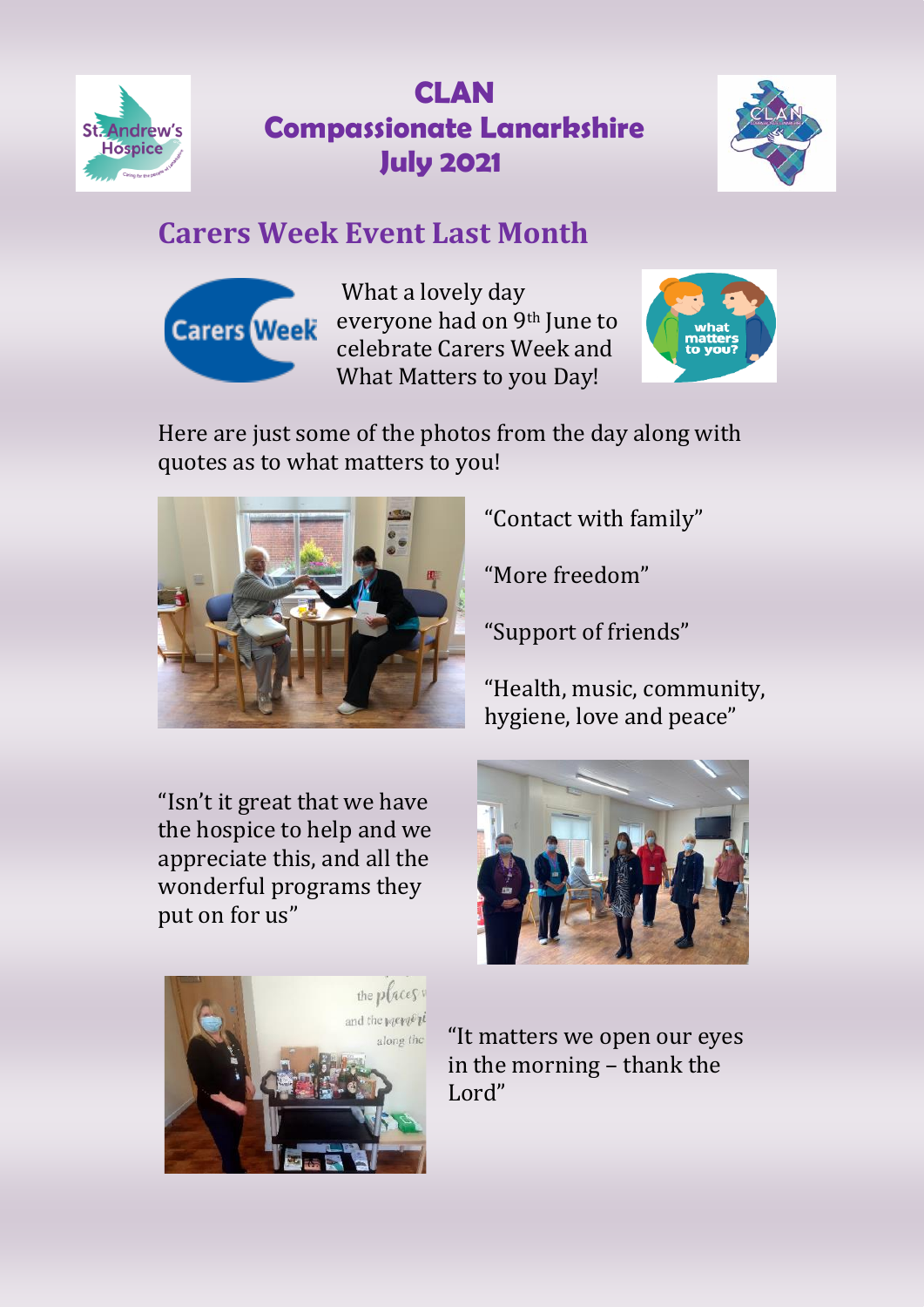



# **World Chocolate Day 7th July**

Who doesn't love a bit of chocolate? Here is an easy recipe for chocolate biscuits!

Ingredients:

250g softened butter 350g light brown sugar 2 large eggs 350g self-raising flour 100g cocoa powder 200g chocolate chips



Method:

Beat the butter and sugar together with a pinch of salt in a bowl until light and fluffy, then beat in the eggs one at a time. Sift the flour and cocoa powder, beat into the butter mix then add the chocolate chips.

Heat the oven to 190°C/170°C fan/gas 5. Place evenly spaced spoonfuls on parchment lined baking sheets. Use 2tbsp for each cookie. Bake for 12-15 minutes until spread out and crusty around the outside. Leave to cool slightly and enjoy warm, or leave to cool completely and eat cold. The biscuits will keep in a tin for 3 days.